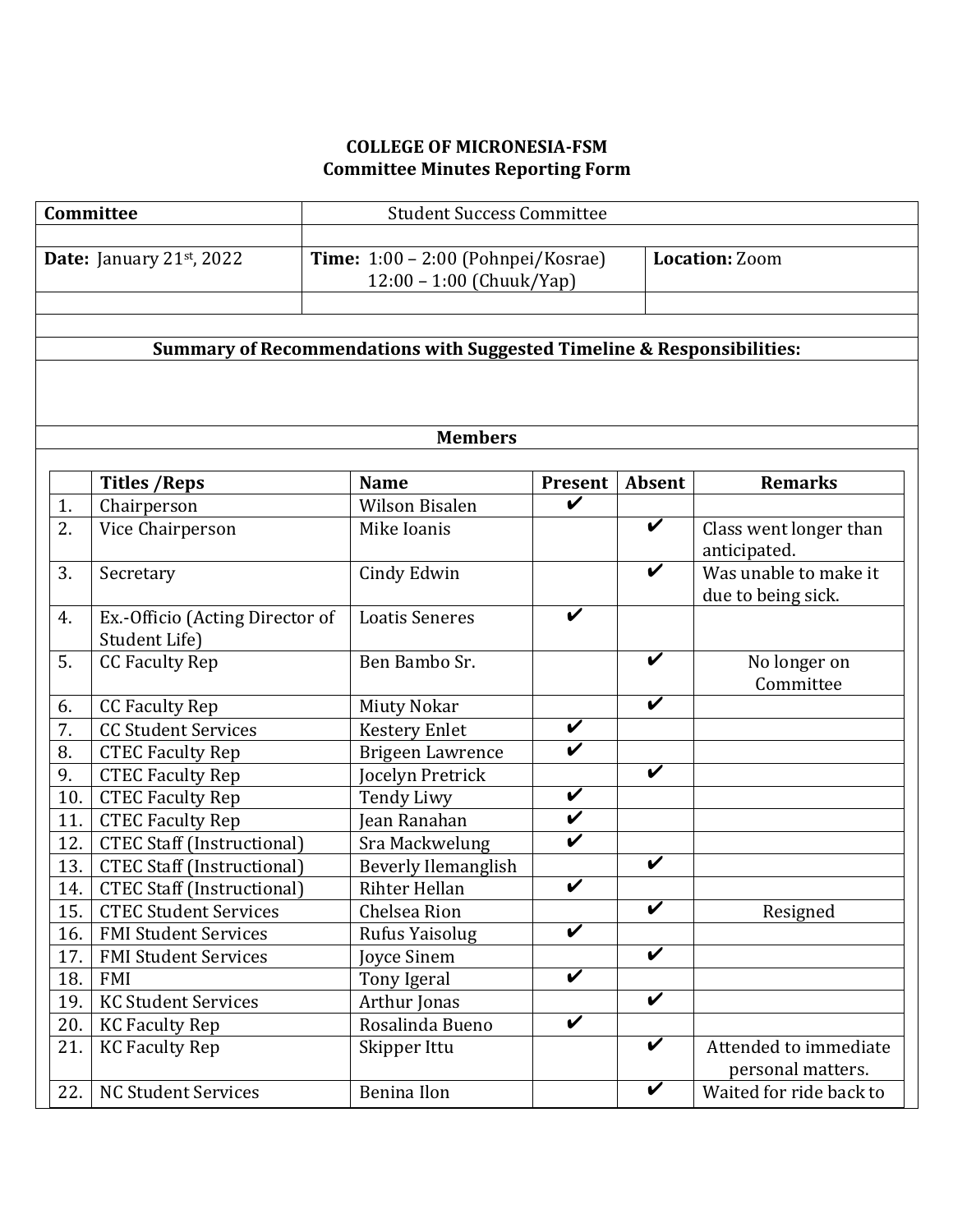|     |                            |                     |                    |   | <b>National Campus from</b><br>town. |
|-----|----------------------------|---------------------|--------------------|---|--------------------------------------|
| 23. | <b>NC Student Services</b> | Julia Martin        | $\boldsymbol{\nu}$ |   |                                      |
| 24. | <b>NC Admin Services</b>   | Sinobu Lebehn       |                    | V |                                      |
| 25. | <b>NC Faculty</b>          | Jothy John          | V                  |   |                                      |
| 26. | <b>NC Staff</b>            | <b>Francis Alex</b> |                    | V |                                      |
| 27. | <b>NC Staff</b>            | Amy Santiago        |                    | V |                                      |
| 28. | SBA Rep                    | Genevy Wiggin       |                    | V |                                      |
| 29. | <b>SBA Rep</b>             | Kawika Duff         |                    | V |                                      |
| 30. | <b>YC Student Services</b> | Cecilia Dibay       |                    | V |                                      |
| 31. | <b>YC Staff</b>            | Susan Guarin        | V                  |   |                                      |
| 32. | <b>YC Faculty Rep</b>      | Lyte Chapap         | V                  |   |                                      |
|     |                            |                     |                    |   |                                      |

#### **Additional Attendees:**

**Agenda:**

- 1. Call to order: Moment of silence
- 2. Declaration of Quorum
- 3. Agenda Discussion
- 4. Next Meeting
- 5. Meeting Adjournment

# **Agenda/Major Topics of Discussion:**

## **Call to order; Moment of Silence**

1. The chairman called the meeting to order at 1:15pm, followed by a moment of silence.

## 2. **Roll Call; Declaration of Quorum**

Quorum was declared.

## **Agenda Discussion**

3. Chairman began the meeting by screen sharing the Standard II.C ISER Draft for the members to Review and made some grammatical changes should there be any. Along the way, there were several grammatical changes made from the Committee members these are:

A) Abbreviations need to be spelled out.

B) All Links within the documents needed to be functional when clicking on them.

C) Positions/Titles needed to be capitalized on Standard II.C Subsections 7 & 8

Aside from these changes, the members present did not have any major changes on the document but instead, agreed with the writings and had no objections. Acting Director Loatis Seneres advised